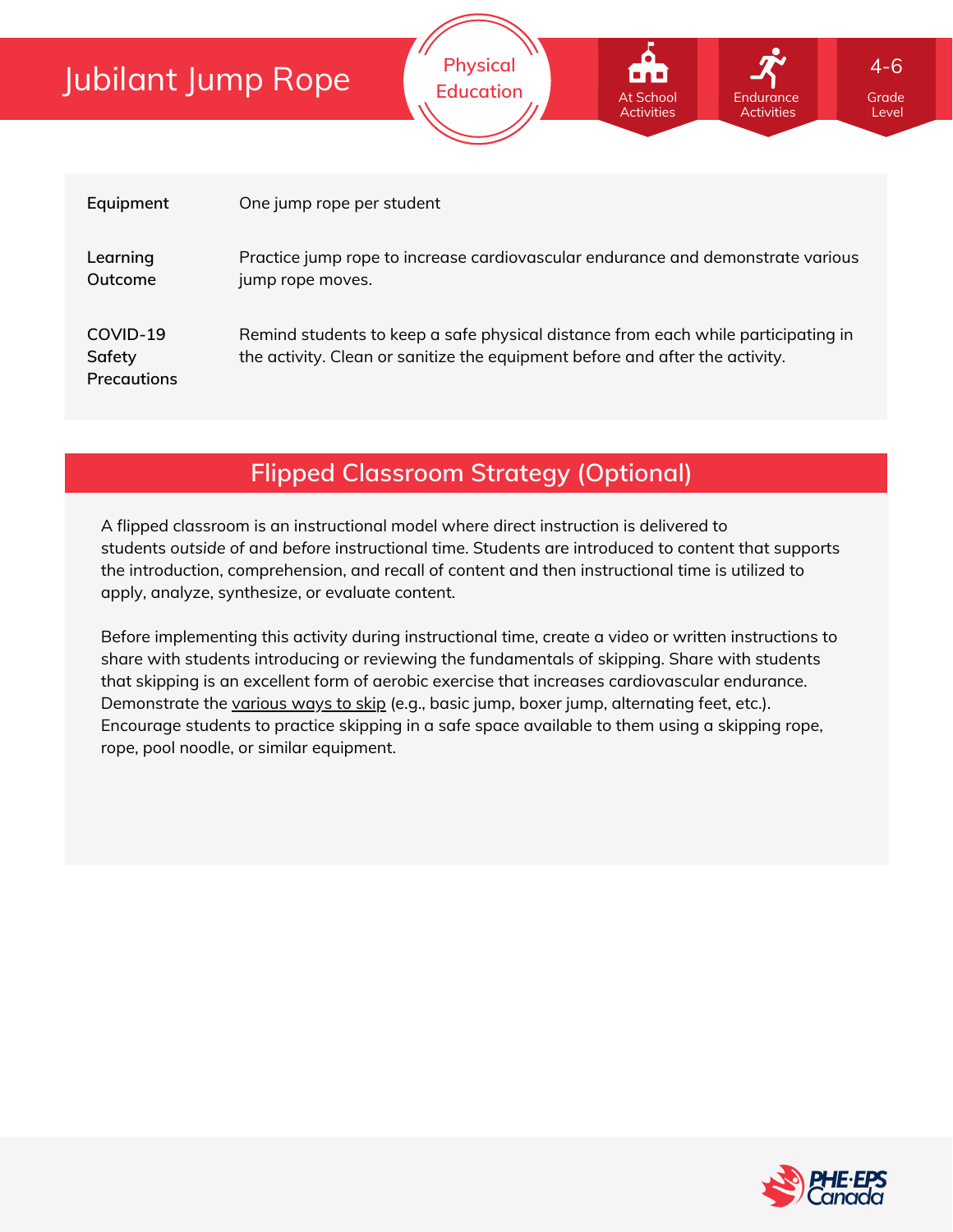

Grade 4-6

Level

## **Activity Description**

If utilizing a flipped classroom approach, remind students to apply the jump rope techniques they learned or reviewed in the video or document. If not utilizing a flipped classroom approach, introduce or review the fundamentals of jump rope. Share with students that jump rope is an excellent form of aerobic exercise that increases cardiovascular endurance, and can be done individually or with friends. Demonstrate the following jump rope moves and invite students to try each one:

- Alternating feet
- Boxer jump
- Basic jump
- Backwards
- Cross step
- One-foot hop
- Scissors

Set up different stations where students jump rope in different ways (one station being the basic jump station, one being the alternating feet station, etc.). Divide students into groups and assign each group to a specific station to start. Challenge students to maintain a continuous jump at their station, performing their station's specific jump, for 1-2 minutes. Every few minutes, direct groups to switch to the next station. Continue until each group has visited at each station. For an extra challenge after completing each station, encourage groups to develop their own jump rope routine and share it with the class.

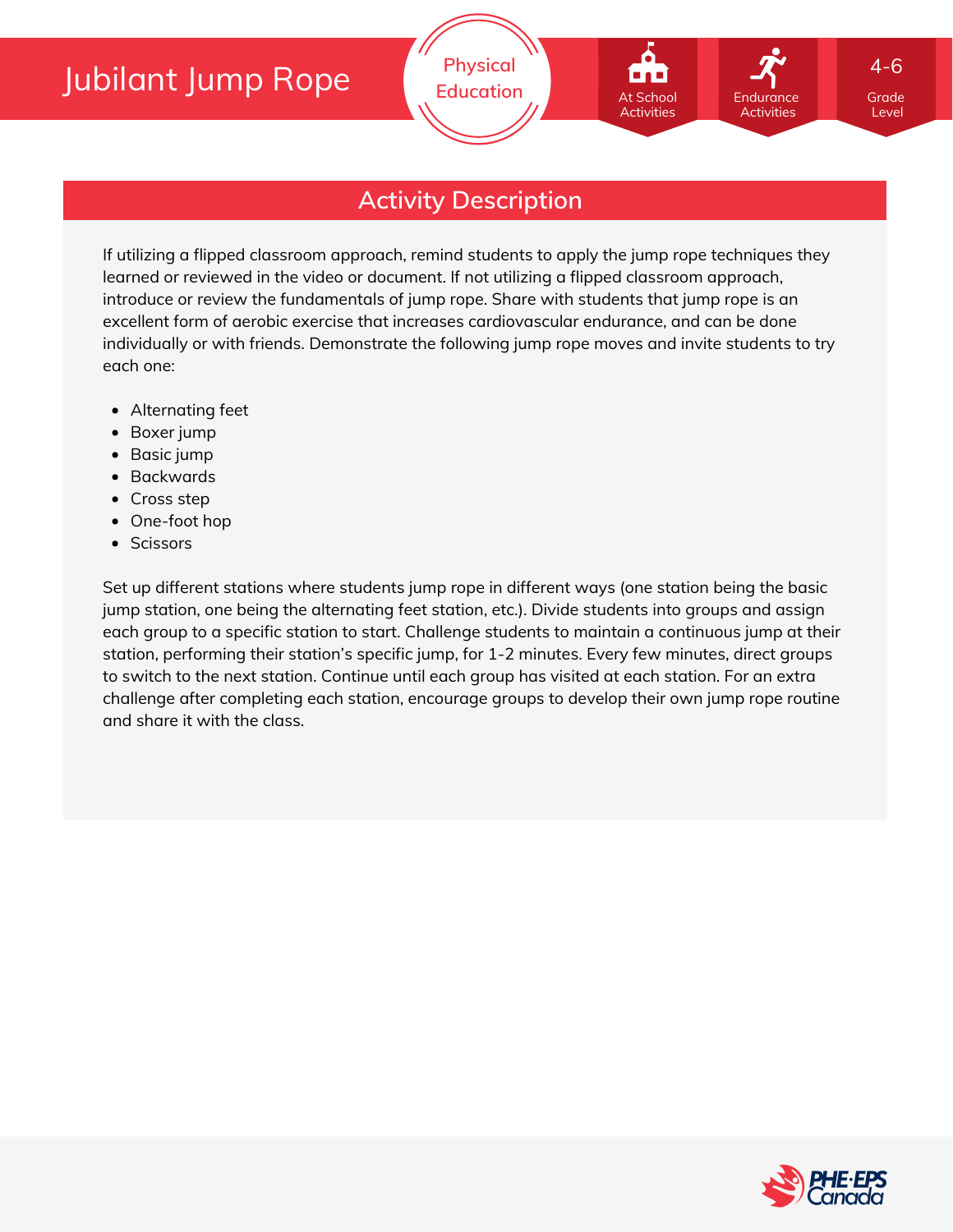**Physical Education Grade Contract At School Contract Contract Contract Contract Contract Contract Contract Contract Contract Contract Contract Contract Contract Contract Contract Contract Contract Contract Contract Contract Co** 

# At School Activities

**Endurance Activities**  4-6

Level

## **Physical Education Competencies Reflection Questions**



#### **MOVE**

**Develop psychomotor skills, tactics, and strategies that facilitate a variety of physical activities across diverse environments.**





#### **THINK**

**Develop cognitive skills and strategies for a variety of movement contexts that facilitate critical thinking, decision making, and problem solving.**



#### **FEEL**

**Develop affective skills and strategies that facilitate healthy and safe relationships with themselves, with others, and with their environment.**

### **ACT**

**Practice behaviour skills and strategies that facilitate movement competence and confidence.**



Reflection is important to support learning during physical education. Consider asking students the reflection questions below and discuss the answers together.

- *Which type of jump was your favourite? Least favourite?*
- *When comparing jump rope to other aerobic exercises (e.g., running, skipping, cycling, etc.), which do you find the most difficult?*



## **Inclusion Considerations**

Modifications can be made to a variety of activity components to ensure inclusion. As you plan activities, consider how everyone can be involved and how to modify or adapt the activities to ensure the full inclusion of all. The STEP framework provides modifications to the following activity components space, task, equipment, and people.

| Space                                                             | Task                                     | Equipment                                            | ⊃<br>People                                                                                               |
|-------------------------------------------------------------------|------------------------------------------|------------------------------------------------------|-----------------------------------------------------------------------------------------------------------|
| Complete the activity in<br>a space with minimal<br>distractions. | Perform each type of<br>jump as a class. | Use modified<br>equipment instead of a<br>jump rope. | Jump rope in groups of<br>three, with two<br>students turning a long<br>rope, and one student<br>jumping. |